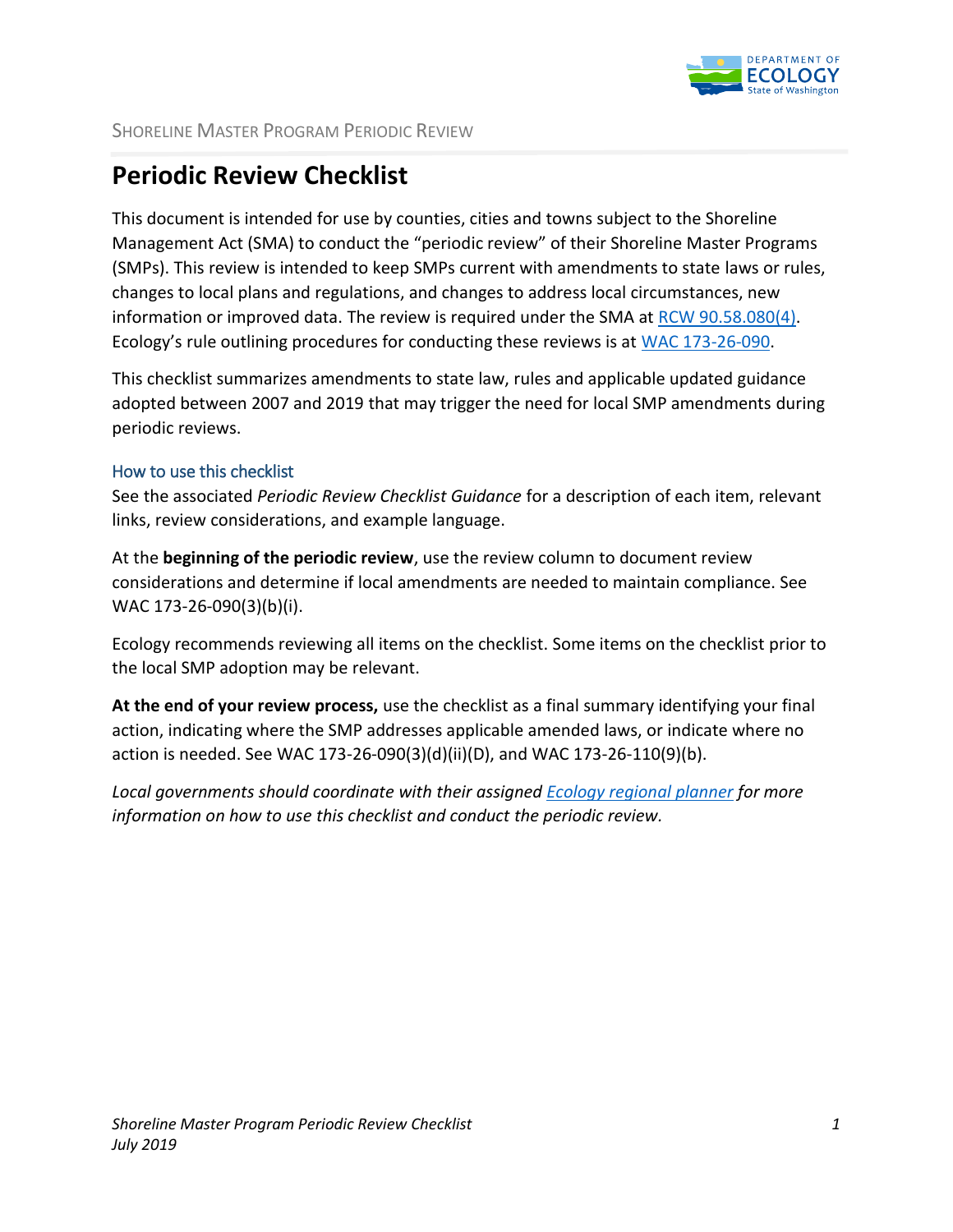

| Prepared By | Jurisdiction | Date      |
|-------------|--------------|-----------|
|             | Rock Island  | 5/14/2021 |

| Row  | <b>Summary of change</b>                                                                                                                                                                         | <b>Review</b>                                                                                                                                                                                                 | <b>Action</b>                                                                                                                                                            |
|------|--------------------------------------------------------------------------------------------------------------------------------------------------------------------------------------------------|---------------------------------------------------------------------------------------------------------------------------------------------------------------------------------------------------------------|--------------------------------------------------------------------------------------------------------------------------------------------------------------------------|
| 2019 |                                                                                                                                                                                                  |                                                                                                                                                                                                               |                                                                                                                                                                          |
| a.   | OFM adjusted the cost threshold<br>for building freshwater docks                                                                                                                                 | This threshold amount is<br>located in the exemption list.<br>The exemption section<br>references the WAC.                                                                                                    | No Change                                                                                                                                                                |
| b.   | The Legislature removed the<br>requirement for a shoreline<br>permit for disposal of dredged<br>materials at Dredged Material<br><b>Management Program sites</b><br>(applies to 9 jurisdictions) | Not Applicable                                                                                                                                                                                                | No Change                                                                                                                                                                |
| c.   | The Legislature added restoring<br>native kelp, eelgrass beds and<br>native oysters as fish habitat<br>enhancement projects.                                                                     | Not Applicable                                                                                                                                                                                                | No Change                                                                                                                                                                |
| 2017 |                                                                                                                                                                                                  |                                                                                                                                                                                                               |                                                                                                                                                                          |
| a.   | OFM adjusted the cost threshold<br>for substantial development to<br>\$7,047.                                                                                                                    | Chapter 6.7 references the list<br>of exemptions in WAC 173-27-<br>040. WAC already includes the<br>current amount.                                                                                           | No change                                                                                                                                                                |
| b.   | Ecology permit rules clarified the<br>definition of "development"<br>does not include dismantling or<br>removing structures.                                                                     | Chapter 8 #67 (page 117)<br>Definition needs to be<br>updated.                                                                                                                                                | Definition of "development"<br>has been updated.                                                                                                                         |
| c.   | Ecology adopted rules clarifying<br>exceptions to local review under<br>the SMA.                                                                                                                 | Many of these exception<br>references are located under<br>the exemption section (chp<br>6.7). Create a new section for<br>"exceptions to local review".                                                      | Exceptions to local review<br>have been added to section<br>1.7 applicability (pg 7).<br>References to exceptions in<br>the exemptions section 6.7<br>have been removed. |
| d.   | Ecology amended rules clarifying<br>permit filing procedures<br>consistent with a 2011 statute.                                                                                                  | This is an optional<br>amendment. These standards<br>apply whether or not they are<br>outlined in the SMP. Smp uses<br>"date of filing" and Chp7.3.06<br>reverences WAC 173-27-130<br>filing with department. | No Change                                                                                                                                                                |
| e.   | Ecology amended forestry use<br>regulations to clarify that forest<br>practices that only involves<br>timber cutting are not SMA                                                                 | There is no commercial<br>forestry within city limits. This<br>is not applicable                                                                                                                              | No Change                                                                                                                                                                |

*Shoreline Master Program Periodic Review Checklist 2 July 2019*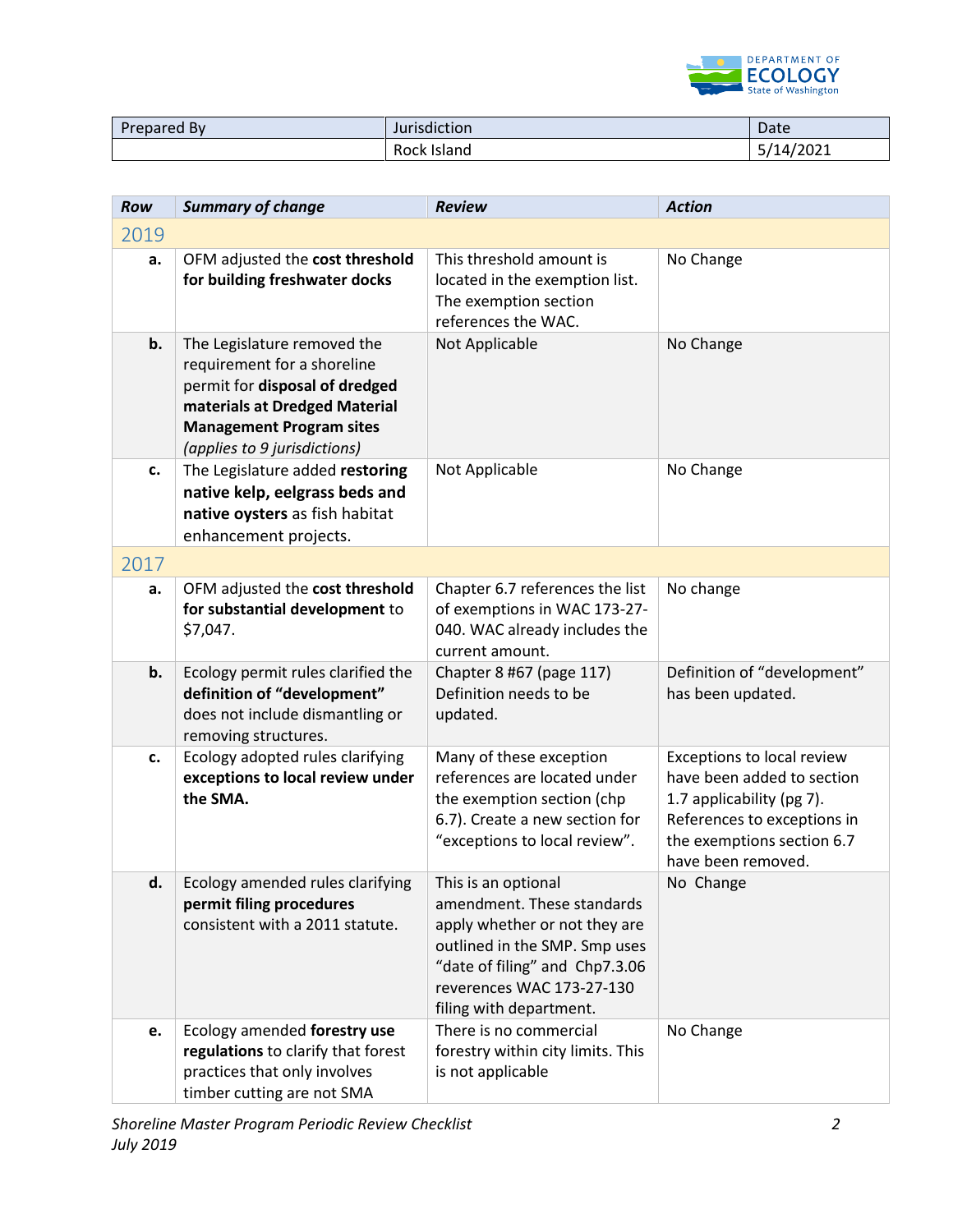

| Row  | <b>Summary of change</b>                                                                                                                                            | <b>Review</b>                                                                                                             | <b>Action</b>                                                                                                                                                                                                                          |
|------|---------------------------------------------------------------------------------------------------------------------------------------------------------------------|---------------------------------------------------------------------------------------------------------------------------|----------------------------------------------------------------------------------------------------------------------------------------------------------------------------------------------------------------------------------------|
|      | "developments" and do not<br>require SDPs.                                                                                                                          |                                                                                                                           |                                                                                                                                                                                                                                        |
| f.   | Ecology clarified the SMA does<br>not apply to lands under<br>exclusive federal jurisdiction                                                                        | This rule is applicable even if<br>not outlined in the SMP. For<br>clarity this could be added<br>under 1.7 applicability | "Areas and uses in those areas<br>that are under exclusive<br>federal jurisdiction as<br>established through federal or<br>state statutes are not subject<br>to the jurisdiction of chapter<br>90.58 RCW." Was added to<br>section 1.7 |
| g.   | Ecology clarified "default"<br>provisions for nonconforming<br>uses and development.                                                                                | SMP has adopted WAC 173-<br>27-080 by reference<br>Chp 1.11 Pg 10                                                         | No Change                                                                                                                                                                                                                              |
| h.   | Ecology adopted rule<br>amendments to clarify the scope<br>and process for conducting<br>periodic reviews.                                                          | The SMP does not include a<br>description of this process and<br>it is not required to be added                           | No Change                                                                                                                                                                                                                              |
| i.   | Ecology adopted a new rule<br>creating an optional SMP<br>amendment process that allows<br>for a shared local/state public<br>comment period.                       | This is an optional<br>amendment, the City can still<br>use the joint process if it is not<br>outlined in the SMP         | No Change                                                                                                                                                                                                                              |
| j.   | Submittal to Ecology of proposed<br>SMP amendments.                                                                                                                 | This is an informational<br>change. And is not required as<br>the SMP does not explain this<br>process.                   | No Change                                                                                                                                                                                                                              |
| 2016 |                                                                                                                                                                     |                                                                                                                           |                                                                                                                                                                                                                                        |
| a.   | The Legislature created a new<br>shoreline permit exemption for<br>retrofitting existing structure to<br>comply with the Americans with<br><b>Disabilities Act.</b> | Chapter 6.7 adopted by<br>reference the list of<br>exemptions in WAC 173-27-<br>040. No changes needed                    | No Change                                                                                                                                                                                                                              |
| b.   | Ecology updated wetlands<br>critical areas guidance including<br>implementation guidance for the<br>2014 wetlands rating system.                                    | Appendix H has been<br>reviewed for consistency                                                                           | Updated to current guidance<br>standards                                                                                                                                                                                               |
| 2015 |                                                                                                                                                                     |                                                                                                                           |                                                                                                                                                                                                                                        |
| a.   | The Legislature adopted a 90-day<br>target for local review of<br>Washington State Department of<br>Transportation (WSDOT)<br>projects.                             | This provision is not included.<br>Add for consistency                                                                    | (12) added to 5.16<br>Transportation                                                                                                                                                                                                   |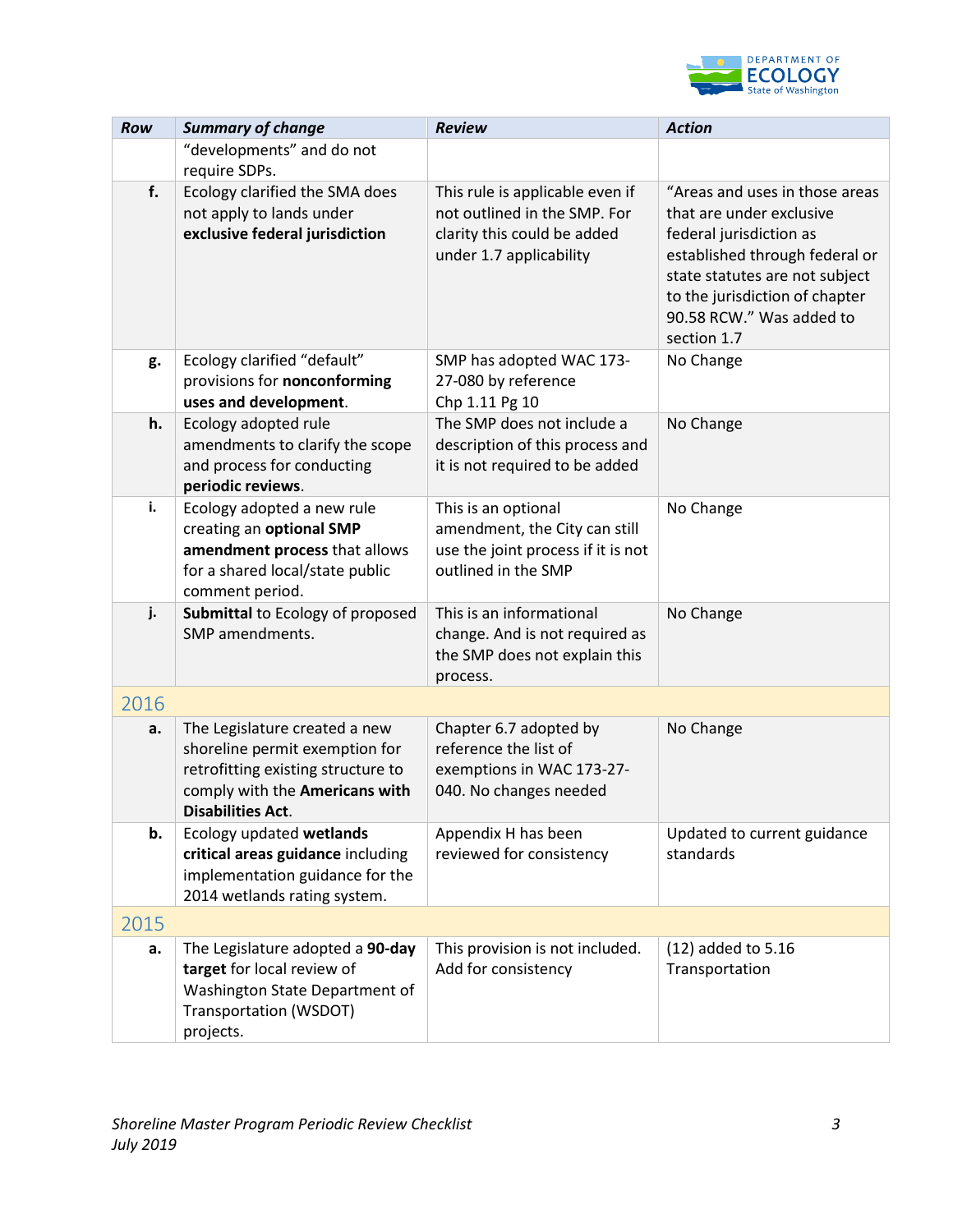

| Row  | <b>Summary of change</b>                                                                                                                                                        | <b>Review</b>                                                                                                        | <b>Action</b>                                                                                                                                                                                                                                                |
|------|---------------------------------------------------------------------------------------------------------------------------------------------------------------------------------|----------------------------------------------------------------------------------------------------------------------|--------------------------------------------------------------------------------------------------------------------------------------------------------------------------------------------------------------------------------------------------------------|
| 2014 |                                                                                                                                                                                 |                                                                                                                      |                                                                                                                                                                                                                                                              |
| a.   | The Legislature created a new<br>definition and policy for floating<br>on-water residences legally<br>established before 7/1/2014.                                              | Not Applicable, the city does<br>not have any floating<br>residences                                                 | No Change                                                                                                                                                                                                                                                    |
| 2012 |                                                                                                                                                                                 |                                                                                                                      |                                                                                                                                                                                                                                                              |
| a.   | The Legislature amended the<br>SMA to clarify SMP appeal<br>procedures.                                                                                                         | SMP does not outline SMP<br>appeal proceedures.                                                                      | No Change                                                                                                                                                                                                                                                    |
| 2011 |                                                                                                                                                                                 |                                                                                                                      |                                                                                                                                                                                                                                                              |
| a.   | Ecology adopted a rule requiring<br>that wetlands be delineated in<br>accordance with the approved<br>federal wetland delineation<br>manual.                                    | Verbage is not included in<br>appendix H                                                                             | Added to Appendix H 1.04.060<br>Wetlands section<br>"Identification of wetlands<br>and delineation of their<br>boundaries shall be done in<br>accordance with the approved<br>federal wetland delineation<br>manual and applicable<br>regional supplements." |
| b.   | Ecology adopted rules for new<br>commercial geoduck<br>aquaculture.                                                                                                             | Not applicable                                                                                                       | No Change                                                                                                                                                                                                                                                    |
| c.   | The Legislature created a new<br>definition and policy for floating<br>homes permitted or legally<br>established prior to January 1,<br>2011.                                   | Not Applicable to the city                                                                                           | No Change                                                                                                                                                                                                                                                    |
| d.   | The Legislature authorizing a new<br>option to classify existing<br>structures as conforming.                                                                                   | SMP has adopted WAC 173-<br>27-080 by reference<br>Chp 1.11 Pg 10                                                    | No Change                                                                                                                                                                                                                                                    |
| 2010 |                                                                                                                                                                                 |                                                                                                                      |                                                                                                                                                                                                                                                              |
| a.   | The Legislature adopted Growth<br><b>Management Act - Shoreline</b><br><b>Management Act clarifications.</b>                                                                    | Change effective date.<br>SMP identifies that the CA<br>provisions in Appendix H apply<br>to shoreline jurisdiction. | Effective date updated to<br>match statute. Chp 1.13                                                                                                                                                                                                         |
| 2009 |                                                                                                                                                                                 |                                                                                                                      |                                                                                                                                                                                                                                                              |
| a.   | The Legislature created new<br>"relief" procedures for instances<br>in which a shoreline restoration<br>project within a UGA creates a<br>shift in Ordinary High Water<br>Mark. | This provision can be used<br>even if not included in the<br><b>SMP</b>                                              | No Change                                                                                                                                                                                                                                                    |

*Shoreline Master Program Periodic Review Checklist 4 July 2019*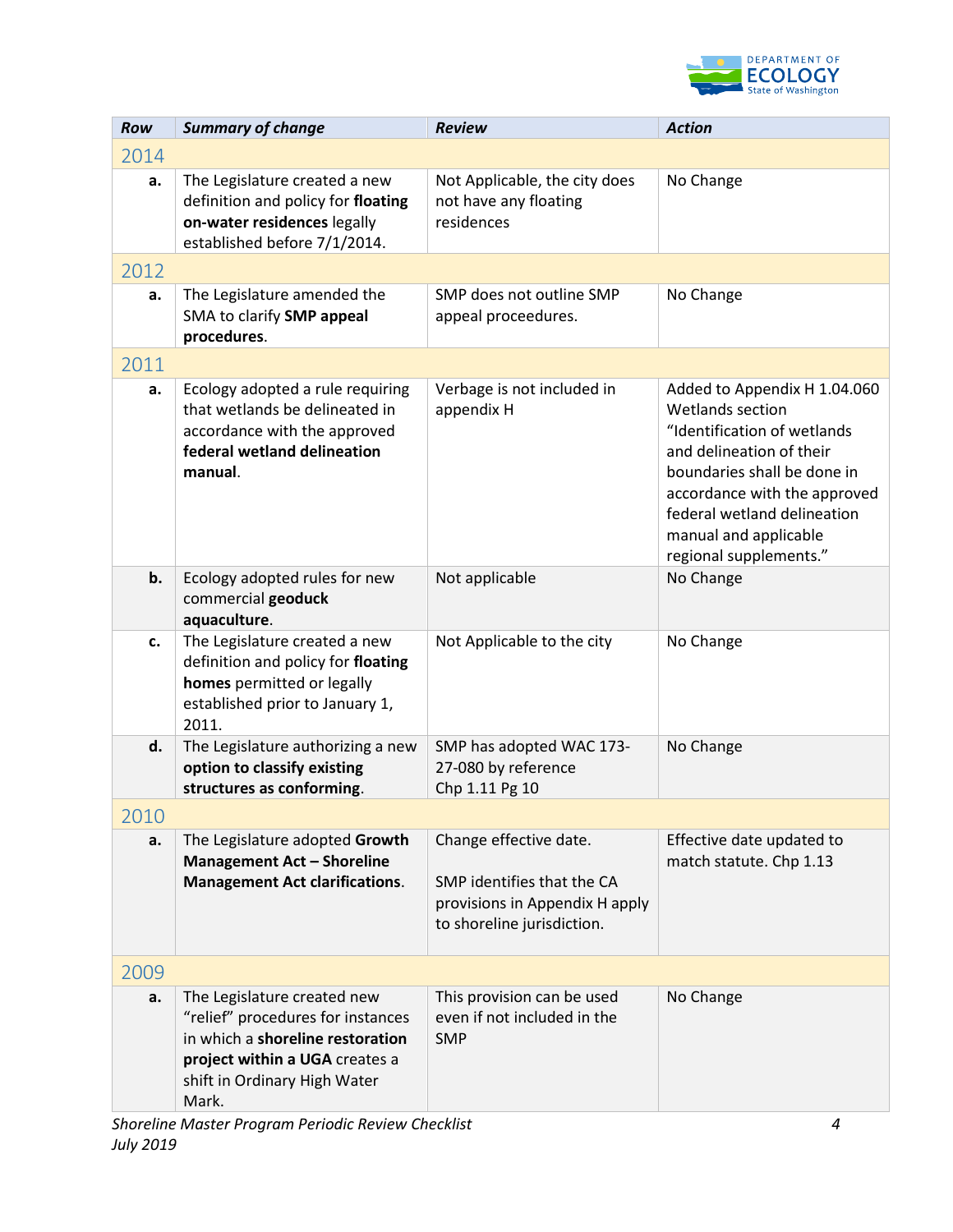

| Row  | <b>Summary of change</b>                                                                                                                                                                                | <b>Review</b>                                                                                          | <b>Action</b> |
|------|---------------------------------------------------------------------------------------------------------------------------------------------------------------------------------------------------------|--------------------------------------------------------------------------------------------------------|---------------|
| b.   | Ecology adopted a rule for<br>certifying wetland mitigation<br>banks.                                                                                                                                   | N/A                                                                                                    | No Change     |
| c.   | The Legislature added moratoria<br>authority and procedures to the<br>SMA.                                                                                                                              | These regulations do not need<br>to be included in and SMP                                             | No Change     |
| 2007 |                                                                                                                                                                                                         |                                                                                                        |               |
| a.   | The Legislature clarified options<br>for defining "floodway" as either<br>the area that has been<br>established in FEMA maps, or the<br>floodway criteria set in the SMA.                               | Definition for floodway is<br>consistent                                                               | No Change     |
| b.   | Ecology amended rules to clarify<br>that comprehensively updated<br>SMPs shall include a list and map<br>of streams and lakes that are in<br>shoreline jurisdiction.                                    | Included in the<br>Comprehensive Update                                                                | No Change     |
| c.   | Ecology's rule listing statutory<br>exemptions from the<br>requirement for an SDP was<br>amended to include fish habitat<br>enhancement projects that<br>conform to the provisions of<br>RCW 77.55.181. | Chapter 6.7 adopted by<br>reference the list of<br>exemptions in WAC 173-27-<br>040. No changes needed | No Change     |

## **Additional amendments**

Modify this section, as needed, to reflect additional review issues and related amendments. The summary of change could be about Comprehensive Plan and Development regulations, changes to local circumstance, new information, or improved data.

| <b>SMP Section</b> | <b>Summary of change</b>     | <b>Discussion</b>                                                                          |
|--------------------|------------------------------|--------------------------------------------------------------------------------------------|
| <b>SMP</b>         | <b>Document</b>              | Gramatical errors corrected                                                                |
| <b>SMP</b>         | Document                     | Douglas Couty references changed to<br>City of Rock Island                                 |
| Chapter 7          | Removed definitions section  | Moved definitions into definition<br>chapter (8)                                           |
| Chapter 6.7        | Removed incorrect references | Removed references that were not<br>associated with shoreline exemptions                   |
| Appendix H         | 1.04.020 Definitions         | Definitions in appendix H are repedative<br>with SMP chapter 8. They have been<br>removed. |